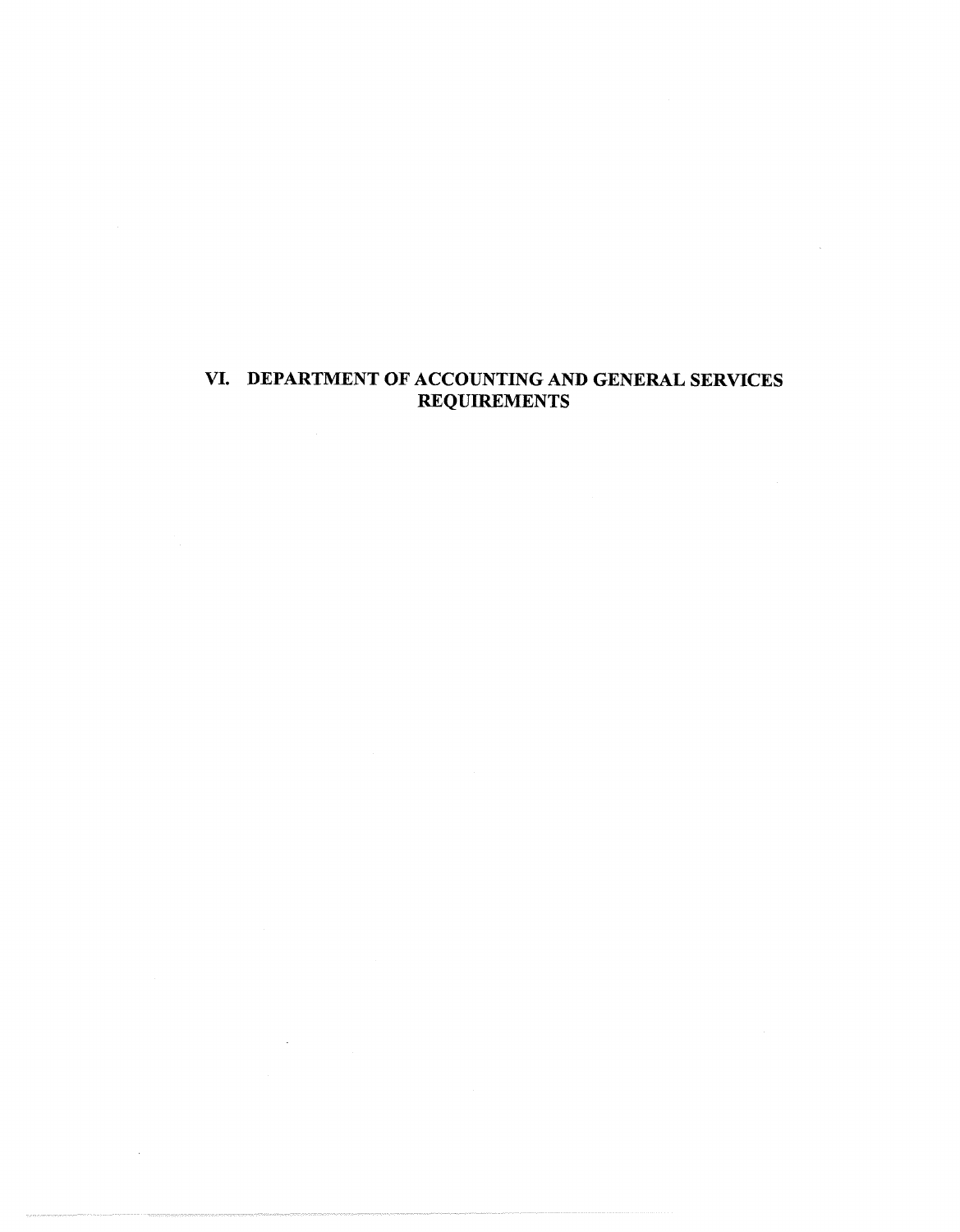## **PROCUREMENT AND ACCOUNTING PROCEDURES**

## **I. Determine if an Employer-Employee Relationship Exist.**

- A. In order to determine if an employer-employee relationship exist, complete State Accounting Form (SAF) D-40 as required by DAGS Comptroller's Memorandum No. 2006-10.
- B. Refer to IRS training material dated August 2005 for assistance in completing form.

#### **II. Procure Services as an Independent Contractor.**

- A. If SAF D-40 determines that an employer-employee relationship does not exist, procure services as an independent contractor.
- B. Use Chapters 103D, HRS to procure personal services. (See SPO flowcharts and procedures at Appendix A).
- C. Use the Attorney General approved contract agreement and attachment templates to prepare a contract for the personal services with the independent contractor.
- D. Submit contractor's billings for payment through the DAGS accounting system.
	- 1. To ensure that payments made to date do not exceed the contract amount, maintain a log of the billing payments.
- E. Prepare a federal form 1099-Miscellaneous for the payments made to the independent contractor for the calendar year.

#### **III. Procure Services as a Personal Services Contractor.**

- A. If SAF D-40 determines that an employer-employee relationship exit, procure services as a personal services contractor.
- B. Use Chapters 103D, HRS to procure personal services. (See SPO flowcharts and procedures at Appendix A).
- C. Use the Attorney General approved personal services contract agreement and attachment templates to prepare a contract for the personal services with the personal services contractor. Or
- D. Use the Attorney General approved contract agreement and attachment templates to prepare a contract for the personal services with the personal services contractor.
	- 1. Include the following paragraph in the Attorney General approved contract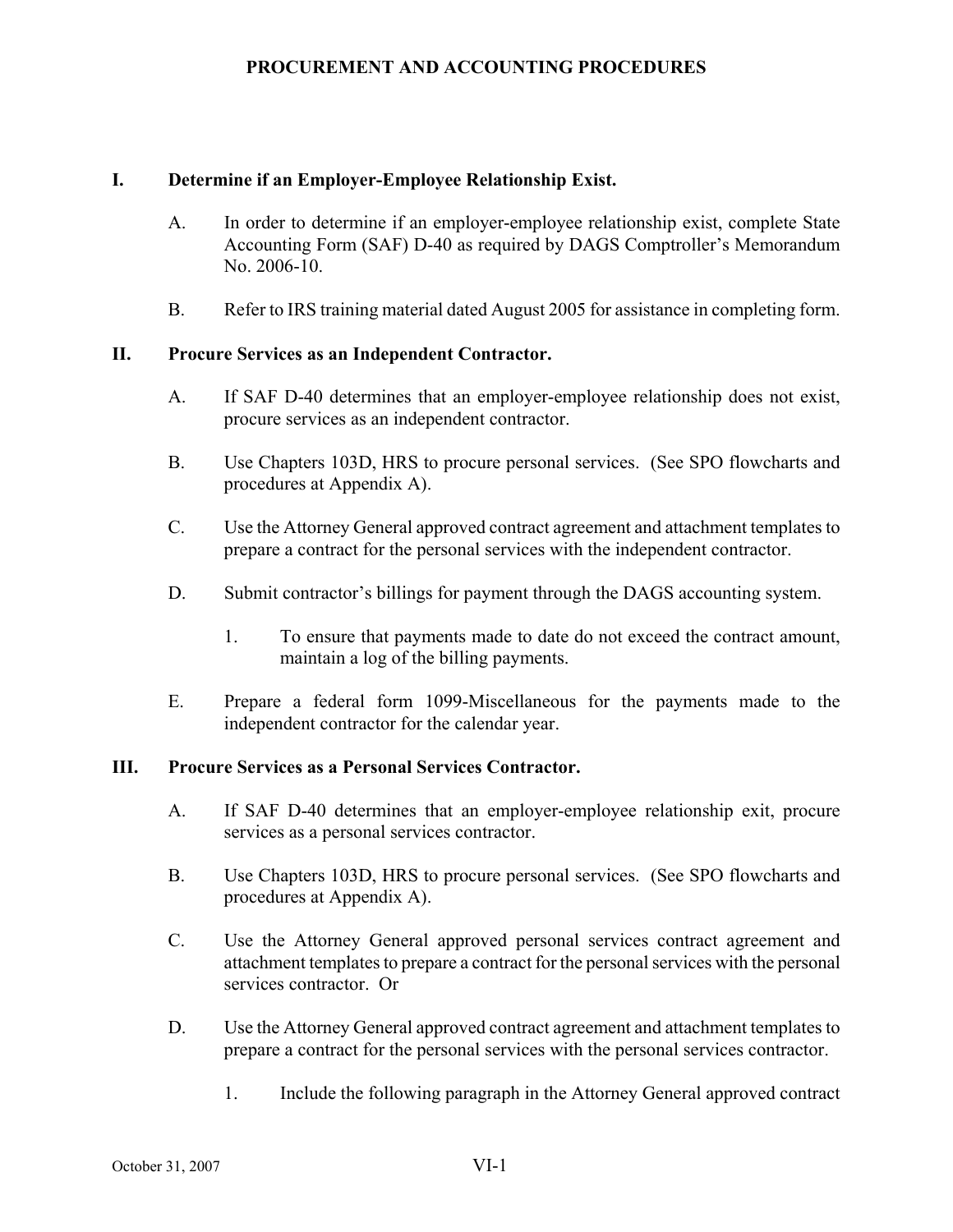## **PROCUREMENT AND ACCOUNTING PROCEDURES**, continued

agreement template after the compensation paragraph.

- a. Relationship of Parties. Notwithstanding the fact that the CONTRACTOR may be compensated through the STATE's payroll system and employment taxes are withheld and remitted to the appropriate tax jurisdiction, the CONTRACTOR shall not be considered to be an employee of the STATE in the provision of services under this Contract. Further, the CONTRACTOR shall not be entitled to claim or receive from the STATE any vacation, sick leave, retirement, workers' compensation, unemployment insurance, or other benefits provided to state employees.
- E. Process forms and enroll individual into the State Payroll System.
	- 1. Program/agency.
		- a. Obtain the following from the contractor:
			- 1) Completed Federal Form W-4.
			- 2) Completed Hawaii Form HW-4.
			- 3) Completed "Salary Assignment/Cancellation" form (State Accounting Form D-60), if applicable. Temporarily until a form or payroll procedure is developed.
			- 4) Copy of contractor's social security card.
			- 5) Copy of contractor's picture I.D.
		- b. Complete the Authorization to Pay Individual (Non-Employee) form (State Accounting Form D-41).
		- c. Send the following to the Departmental Personnel Office (DPO).
			- 1) Original Federal Form W-4.
			- 2) Original Hawaii Form HW-4.
			- 3) Original "Salary assignment/Cancellation" form (State Accounting Form D-60), if applicable. Temporarily until a form or payroll procedure is developed.
			- 4) Copy of contractor's social security card.
			- 5) Copy of contractor's picture I.D.
			- 6) Copy of State Accounting Form (SAF) D-40 form.
			- 7) Original SAF D-41 form.
			- 8) Copy of Exemption of Contractual Services Check List.
			- 9) Copy of contract agreement (with attachments).
		- d. For informational purposes, provide individual with copies of the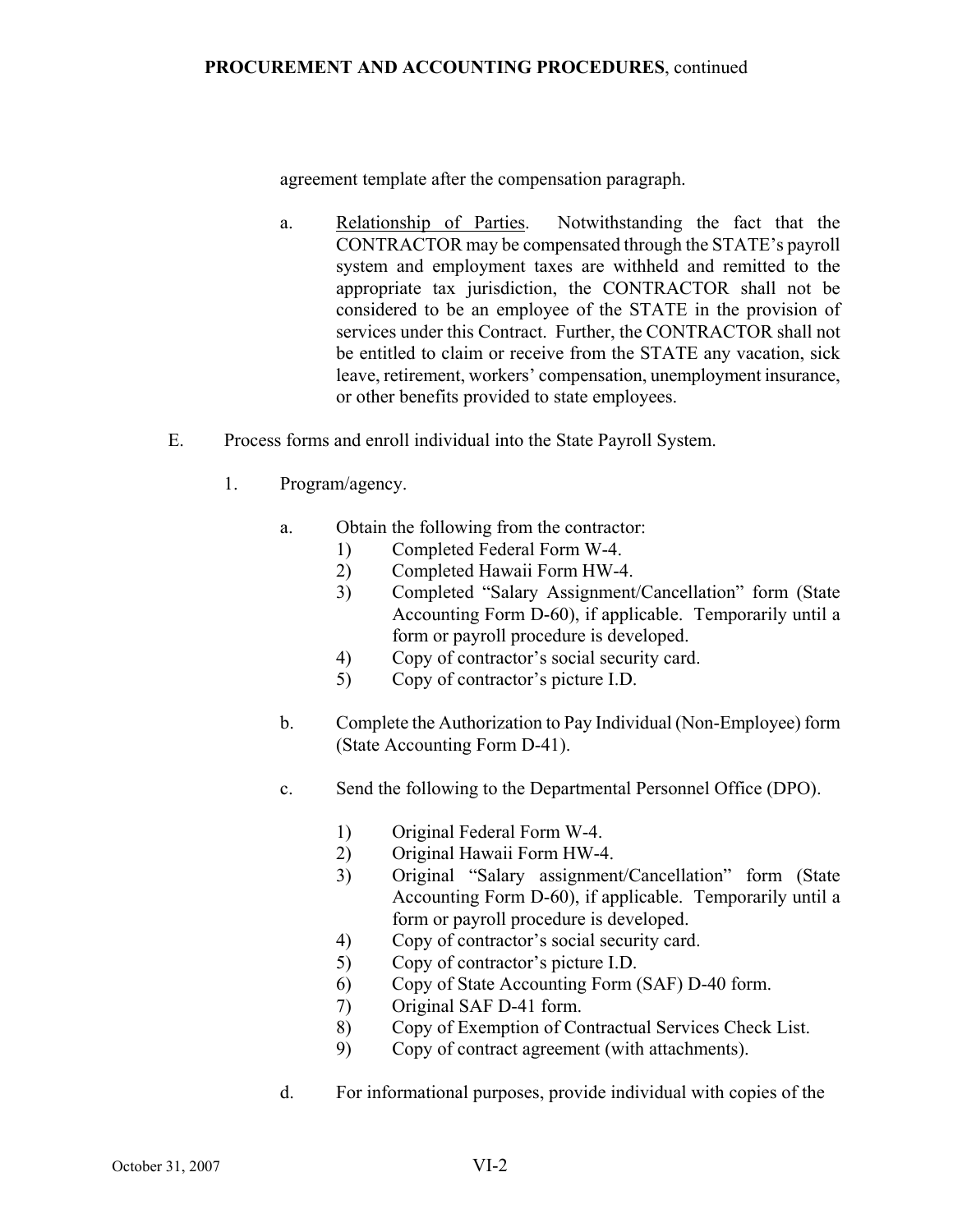### **PROCUREMENT AND ACCOUNTING PROCEDURES**, continued

following departmental policies:

- 1) Sexual harassment.
- 2) Unlawful harassment.
- 3) Any other applicable departmental policies.
- e. Upon receipt of billing invoices from the Personal Services Contractor:
	- 1) Prepare a memo to the department's fiscal office including the following information:
		- a) Individual's name.
		- b) Pay type code "E".
		- c) Appropriation number.
		- d) Object code 2800 or 28xx (xx is minor object code).
		- e) Billing amount.
	- 2) Submit the memo and the billing to the department's fiscal office.
- f. To ensure that payments made to date do not exceed the contract amount, maintain a log of the billing payments.
- g. If contract period is within a fiscal year or straddles two fiscal years and payments are made only from the fiscal year's appropriations, no encumbrance is required.
- h. If contract period straddles two fiscal years and payments are made from the first fiscal year's appropriation, an encumbrance is required and the following procedures should be followed:
	- 1) At the end of the first fiscal year determine the amount to be encumbered.
	- 2) Prepare a memo to the department's fiscal office requesting that the amount be included with the department's payroll encumbrance and include the following information:
		- a) Individual's name.
		- b) Appropriation number.
		- c) Contract amount remaining to be paid.
- 2. Departmental Personnel Office.
	- a. Upon receipt of the above forms and contract from the program/agency, review and sign the SAF D-41 form.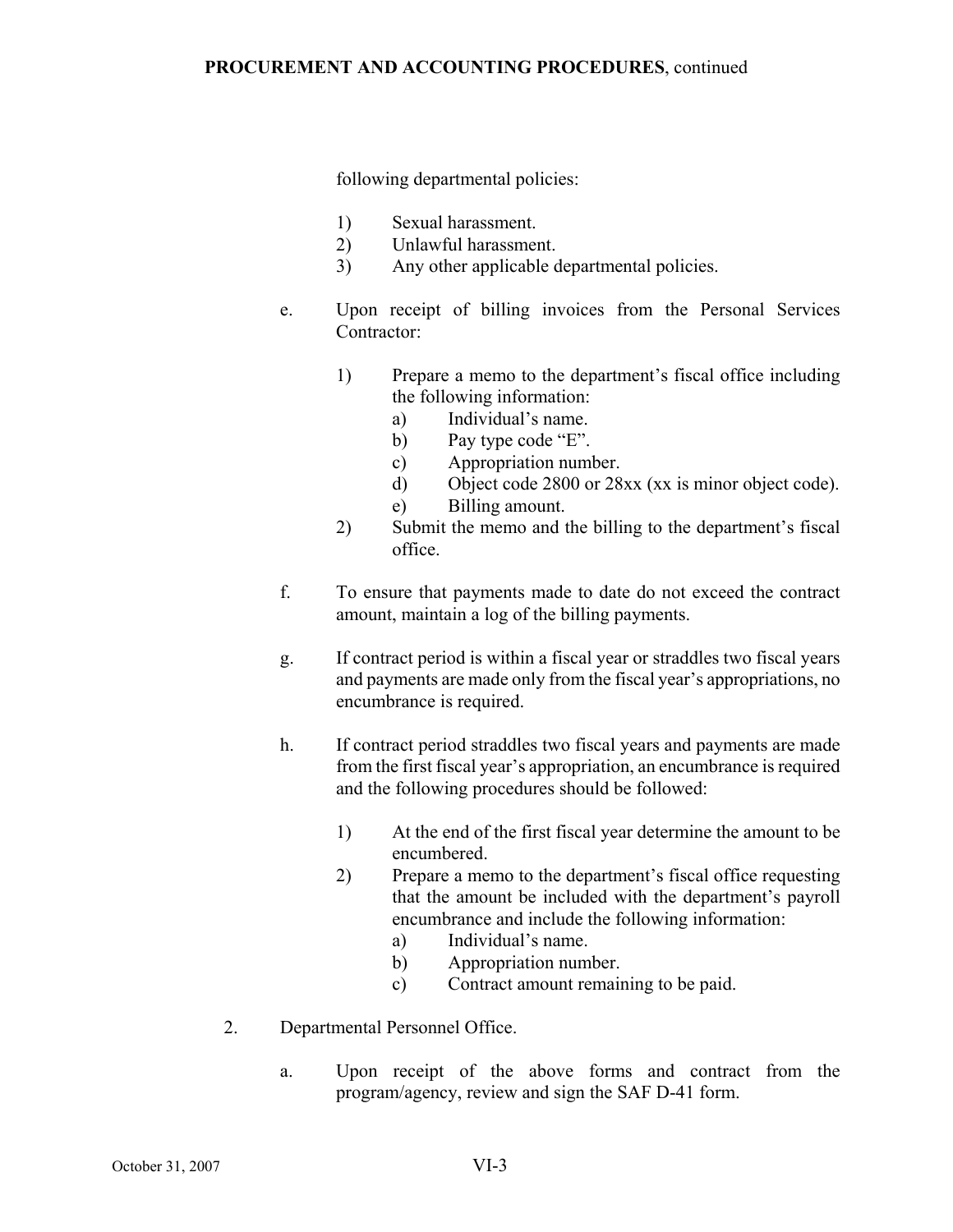- b. Send the following to departmental payroll office:
	- 1) Original SAF D-41 form.
	- 2) Original Federal Form W-4.
	- 3) Original Hawaii Form HW-4.
	- 4) Copy of SAF D-40 form.
	- 5) Copy of contract agreement (with attachments).
- c. Send the original "Salary Assignment/Cancellation" form (State Accounting Form D-60) (if applicable) to DAGS Central Payroll. Temporarily until a form or payroll procedure is developed.
- 3. Departmental Fiscal Office
	- a. Upon receipt of the program/agency's request to include an amount in the department's payroll encumbrance, include the information provided on the department's form C-06.
	- b. For payments made from current fiscal year's appropriation, upon receipt of the memo from the program/agency and the billing, input the following information on the hourly change schedule:
		- 1) Use pay type code "E".
		- 2) Object code 2800 or 28xx (xx is minor object code).
		- 3) Program/agency's appropriation number.
		- 4) Billing amount.
		- 5) Complete all other required data fields.
	- c. For payments made from prior year's appropriation (payroll encumbrance), upon receipt of the memo from the program/agency and the billing, input the following information on the hourly change schedule:
		- 1) Use "A" for payroll encumbrance.
		- 2) Use pay type code "E" irregular pay.
		- 3) Object code 2800 or 28xx (xx is minor object code).
		- 4) Program/agency's appropriation number.
		- 5) Billing amount.
		- 6) Complete all other required data fields.
- 4. DAGS Payroll will prepare the annual federal form W-2 for the personal services contractor.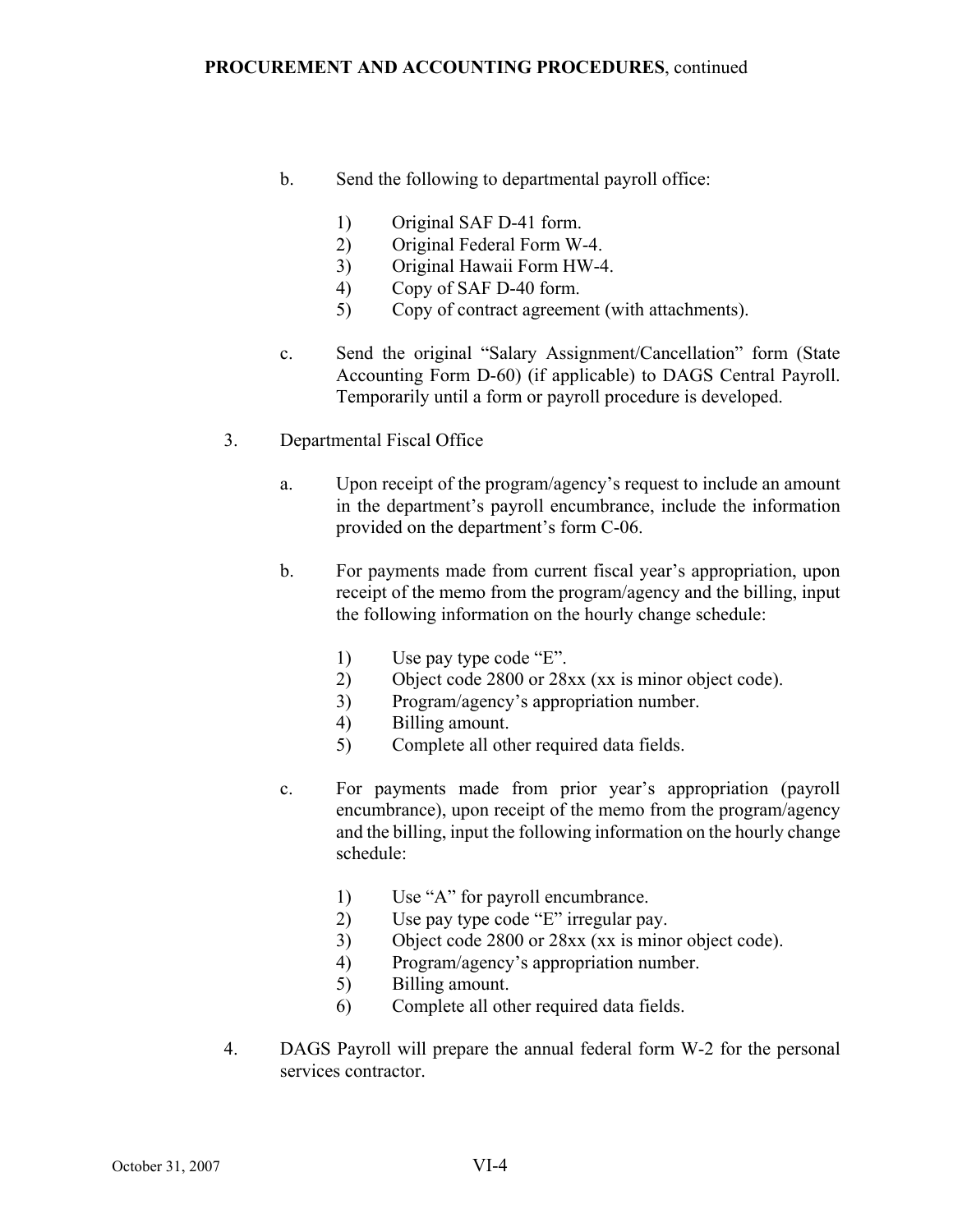## **FAQ – PERSONAL SERVICE CONTRACTS PROCUREMENT AND ACCOUNTING PROCEDURES**

## *1. Q. Are personal services contracts (PSC) subject to procurement procedures? If so, what is the statutory authority that requires this?*

A. Yes, under the AARC's recommended proposal to the Comptroller, personal services contracts are subject to the Procurement Code, HRS chapter 103D. This is based on the AARC's interpretation of § 103D-102 of the Code.

#### *2. Q. Is there a standardized process to obtain services through PSCs?*

A. Currently, there is no standardized process to obtain services through personal services contracts. Departments and agencies have been inventing their own procedures, and the issue of personal services contracts has not been thoroughly addressed.

#### *3. Q. Why are PSCs an issue with the IRS?*

A. Soon after the AARC was formed to research and recommend suggested improvements to auditing and accounting methods and procedures to the Comptroller, it learned of the IRS audit of Delaware. One of the IRS's concerns was contracts between states and individuals, specifically, that the appropriate taxes were not being withheld by the states even though the contractors were not treated as independent contractors, but as employees (according to the IRS test to determine whether an employer-employee relationship exists). The IRS had notified the states, including Hawaii through DAGS, that this was a growing concern. The Attorney General was also notified.

DAGS and the AG informed the IRS they would address this concern. The AARC then proceeded to research the issue and identified the primary problem as the personal services contracts. Surveys issued by the AARC revealed that certain departments rely heavily on personal services contracts and wanted to continue using them to fulfill the departments' responsibilities.

#### *4. Q. How can PSCs be used without incurring IRS penalties and interest?*

On the premise that departments want to continue to use personal services contracts, and to avoid probable IRS back taxes (and penalties and interest), the AARC developed a proposed process for personal services contracts to submit to the Comptroller. Because the need was immediate, the AARC looked to current law, rather than draft proposed legislation. Based on existing law, the AARC concluded the Procurement Code was the best legal support for the proposed personal services contract process because the Code can be interpreted to include personal services contracts. (The Code does not apply to the selection of and payments to employees, but arguably does apply to contractors treated as employees for IRS